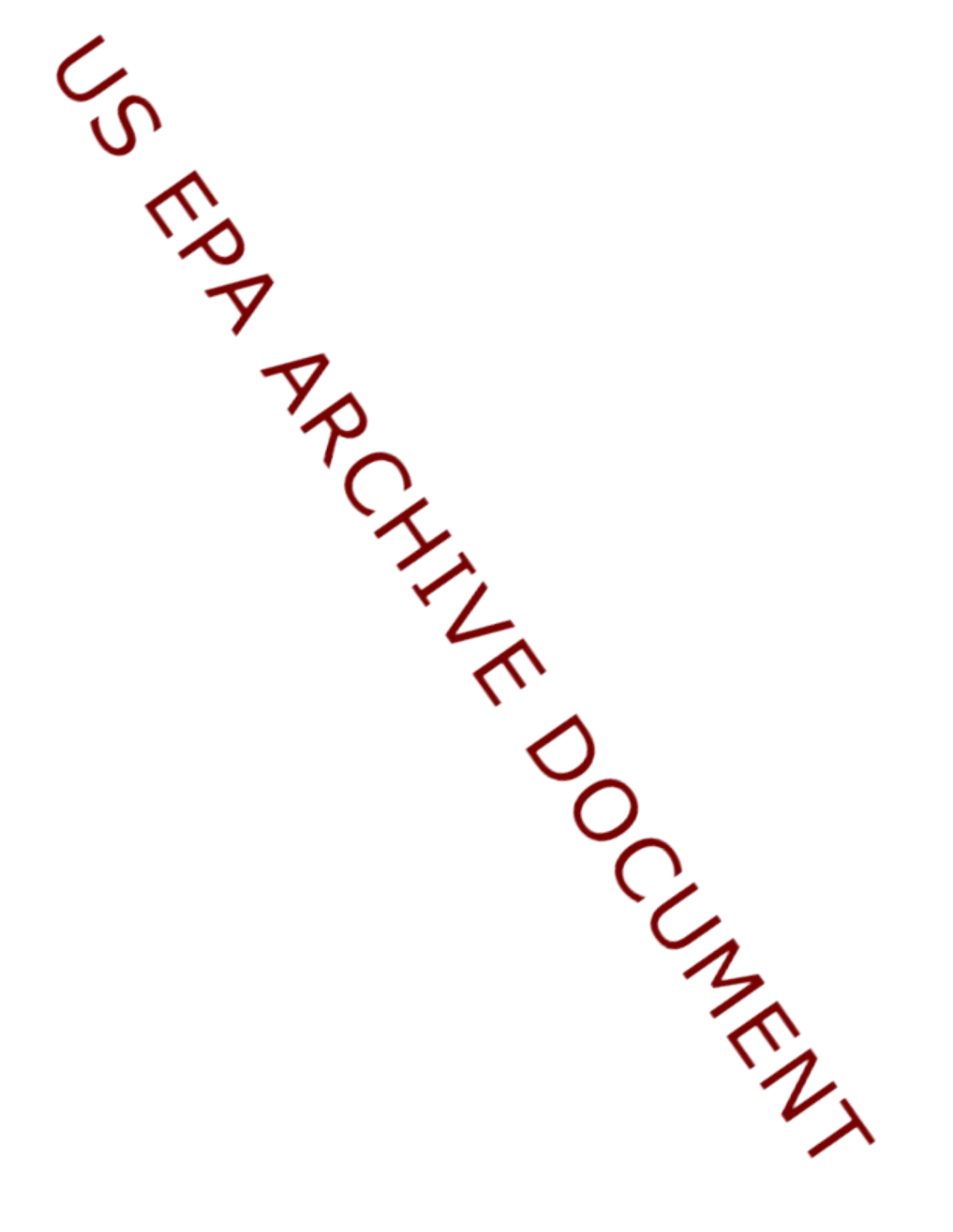# **Technical Factsheet on: HEPTACHLOR AND HEPTACHLOR EPOXIDE**

[List of Contaminants](http://www.epa.gov/safewater/hfacts.html) 

 As part of the Drinking Water and Health pages, this fact sheet is part of a larger publication: **National Primary Drinking Water Regulations** 

Drinking Water Standards (in mg/L)

**MCLG MCL HAL(1day)** 

Heptachlor: zero 0.0004 0.01 - epoxide zero 0.0002 0.01

**Health Effects Summary** 

Acute: EPA has found heptachlor to potentially cause liver and central nervous system damage from short-term exposures at levels above the MCL.

 Short-term exposures in drinking water which are considered "safe" for a 10-kg (22 lb.) child consuming 1 liter of water per day: a one- to ten-day exposure to 0.01 mg/L.

Chronic: Heptachlor and its epoxide have the potential to cause extensive liver damage from long-term exposure at levels above the MCL.

 cancer from a lifetime exposure at levels above the MCL. Cancer: There is some evidence that both heptachlor and heptachlor epoxide have the potential to cause

### **Usage Patterns**

 Production of heptachlor in 1982 was nearly 100,000 lbs, all of which was used as a non-agricultural insecticide. Most uses of the product were cancelled in 1978. The only permitted commercial use of heptachlor products is for fire ant control in buried, pad-mounted electric power transformers, and in underground cable television and telephone cable boxes.

#### **Release Patterns**

 on monitoring data, mean loadings in various wastestreams are: coal mining - 0.0081, foundries - 0.030 and nonferrous metals manufacturing - 0.0008. Heptachlor may be released directly to the soil in connection with its use in termite and fire ant control. However, heptachlor has been found in treated wastewater from some types of industrial facilities. Based

 transformation of heptachlor in the environment. Heptachlor epoxide is not produced commercially, but rather is formed by the chemical and biological

### **Environmental Fate**

 but volatilization of heptachlor incorporated into soil will be slower. Hydrolysis in moist soils is expected to Heptachlor is expected to adsorb strongly to soil and, therefore, to resist leaching to groundwater. Release of heptachlor to soil surfaces will result in volatilization from the surface, especially in moist soils, be significant. In soil, heptachlor will degrade to 1-hydroxychlordene, heptachlor epoxide and an unidentified metabolite less hydrophilic than heptachlor epoxide. Biodegradation may also be significant.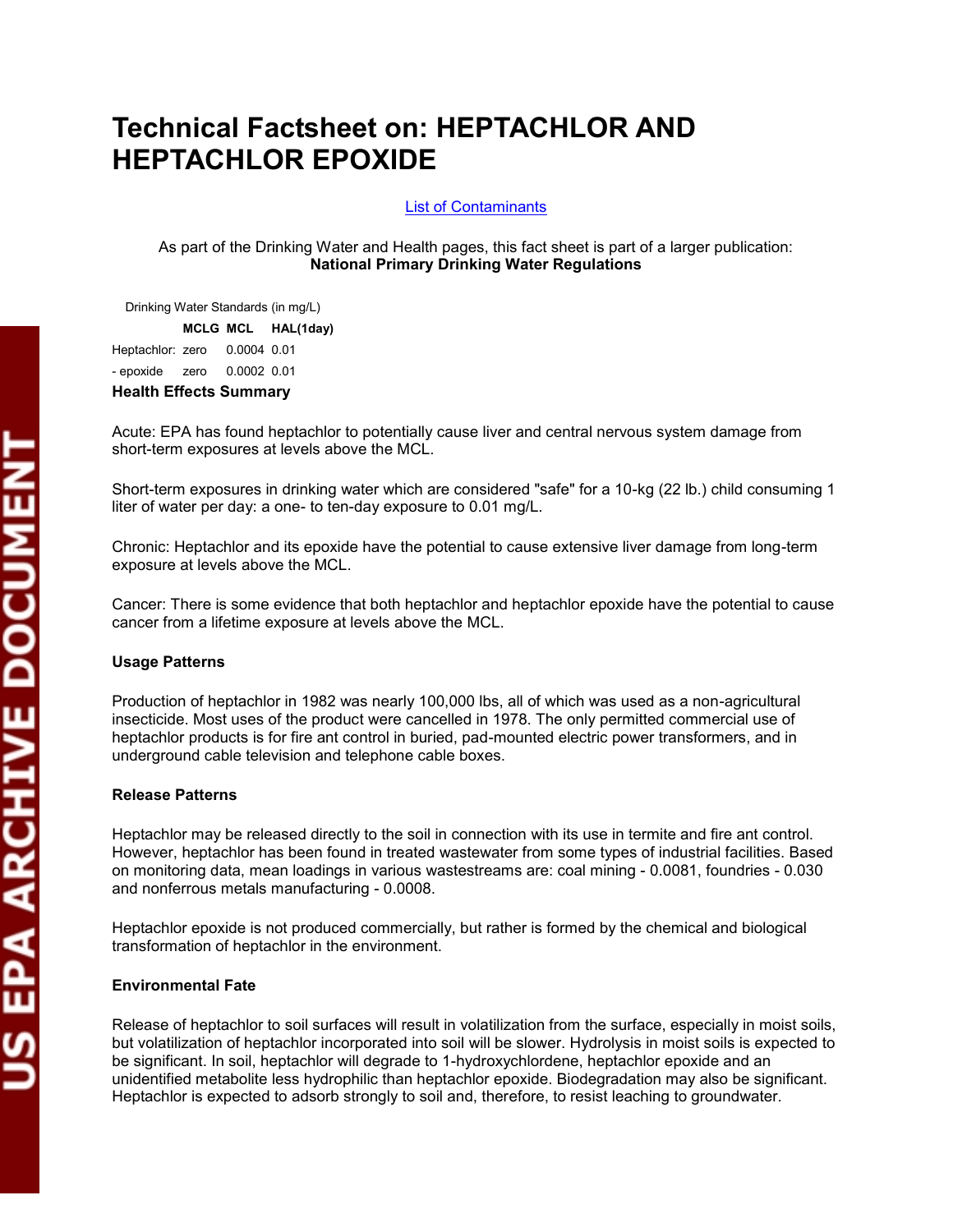many years in the upper soil layers. Some volatilization or photolysis loss may occur. Heptachlor epoxide adsorbs strongly to soil and is extremely resistant to biodegradation, persisting for

 Release of heptachlor to water will result in hydrolysis to 1-hydroxychlordene (half-life of about 1 day) and volatilization. Adsorption to sediments may occur. Biodegradation of heptachlor may occur, but is expected to be slow compared to hydrolysis. Direct and photosensitized photolysis may occur but are not suspended and bottom sediment when released to water. Little biodegradation is expected. expected to occur at a rate comparable to that of hydrolysis. Heptachlor epoxide will adsorb strongly to

 In air, vapor phase heptachlor will react with photochemically generated hydroxyl radicals with an both the vapor and particulate phases in ambient air. Vapor phase reactions with photochemically produced hydroxyl radical may be an important fate process (an estimated half-life of 1.5 days). settling and washout by rain. Due to its stability, long range dispersal occurs, resulting in the contamination of remote areas. Some photolysis loss probably occurs but there is no data to evaluate the rate of this process. estimated half-life of 36 min. Direct photolysis may also occur. Heptachlor epoxide is expected to exist in Heptachlor epoxide that associated with particulate matter and aerosols should be subject to gravitational

 various fish species. Bioconcentration may be limited, however, by the rapidity of heptachlor hydrolysis in Bioconcentration of heptachlor may be significant: bioconcentration factors average around 12,000 in water and the adsorption of heptachlor to sediments. Heptachlor epoxide is bioconcentrated extensively. It is taken up into the food chain by plants and bioconcentrates into fish, animals and milk.

# **Chemical/ Physical Properties**

CAS Number: Heptachlor- 76-44-8; Heptachlor epoxide- 1024-57-3

 Color/ Form/Odor: White to light tan waxy solid with a camphor-like odor. Available as emulsifiable concentrates and oil solutions. The epoxide is formed from heptachlor in the environment.

M.P.: 95-96 C B.P.: 145 C

M.P.: 95-96 C B.P.: 145 C<br>Octanol/Water Partition (Kow): Log Kow = 3.9 to 5.4 (est.)

Density/Spec. Grav.: 1.57 at 9 C

Solubility: 0.03 mg/L of water at 25 C; insoluble in water

Vapor Pressure: 3x10-4 mm Hg at 25 C

Soil sorption coefficient: Log Koc estimated at 4.48; low to very low mobility in soil

Odor/Taste Thresholds: N/A

Bioconcentration Factor: 5000 to 15,000 in fish; potential to bioconcentrate in aquatic organisms.

Henry's Law Coefficient: 2.62x10-3 atm-cu m/mole;

 Heptamul, Heptox, Gold Crest H-60, Rhodiachlor, Velsicol 104, Basaklor, Soleptax, Termide Trade Names/Synonyms: 3-Chlorochlordene; Aahepta; Agroceres, Hepta, Heptachlordane, Heptagran,